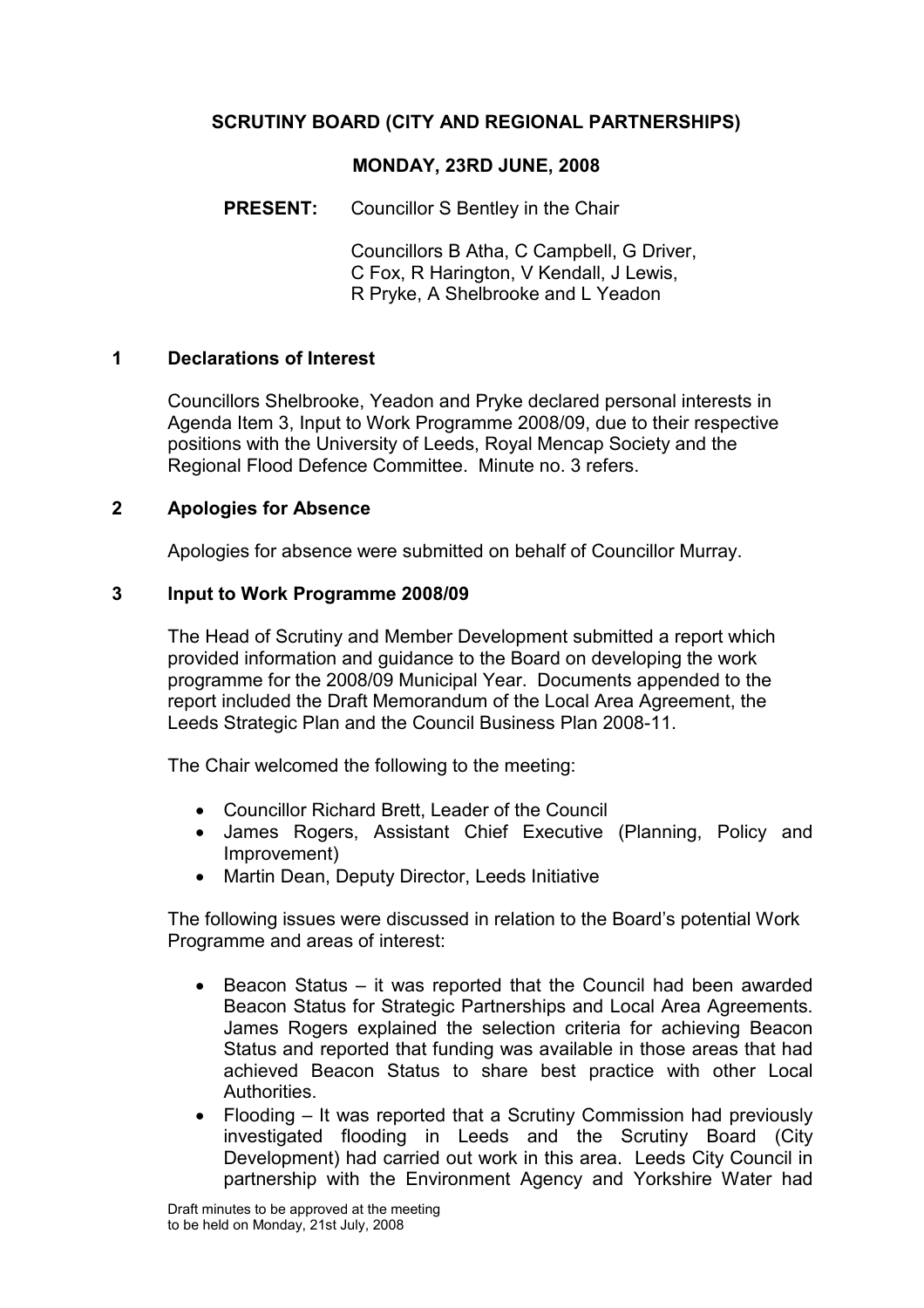implemented flood defence works at Wykebeck and major work was due to take place on defences for the River Aire. Flood defence works had also been carried out at Kirkstall and Allerton Bywater.

- Housing developments.
- James Rogers informed the Board of the Local Government and Public Involvement in Health Act 2007 and how it changed the role of the Authority in terms of partnership working. It sought to put Elected Members at the forefront of partnership activity and reinforced the way that the Local Area Agreements would be delivered. The Act also imposed a duty on partners to co-operate and proposed mechanisms to ensure that partners would participate in scrutiny inquiries.
- Councillor Brett addressed the Board. He referred to the large number of partnership organisations the Council was involved with and the scope that it provided for the Board. Many of the partnerships that the Council was involved with were relatively new or under development and he felt that the Board could play an influential role in the shaping of these partnerships. He also highlighted the Voluntary, Community and Faith Sector as key partners in building stronger communities.
- Small businesses Members suggested that the Board consider an inquiry into Small Businesses. It was reported that a range of organisations supported small businesses, both in the City and across the region.
- University fees it was reported that the Scrutiny Board (City Development) had previously considered the impact of students on the economy of Leeds and this had briefly covered fees.
- Development of Skills and Training who was responsible for the delivery of these? This was felt to be a major issue for the city.
- The role of regional partnerships including the Leeds City Region, Association of West Yorkshire Authorities and Yorkshire Forward. The Leeds City Region list of priorities included Transport, Housing, Innovation and Skills.
- European City ambitions it was reported that there were difficulties in comparing European cities due to varying characteristics and geography. The Leeds Initiative had set up the Going up a League Board whose aims were to drive forward outcomes which met Leeds' aim to become a successful European City. In relation to this Members discussed issues including the provision of an Arena and lack of late night public transport to and from the city.
- Increased responsibilities to the Voluntary, Community and Faith sector organisations and how these work in partnership with the Council.
- The future of regional bodies and their roles.
- Interactivity between partners of all levels in Leeds and on a regional basis.

The Chair thanked those present for their attendance.

RESOLVED – That the report and discussion with officers and the Leader of the Council be used to inform the development and approval of the Board's Work Programme.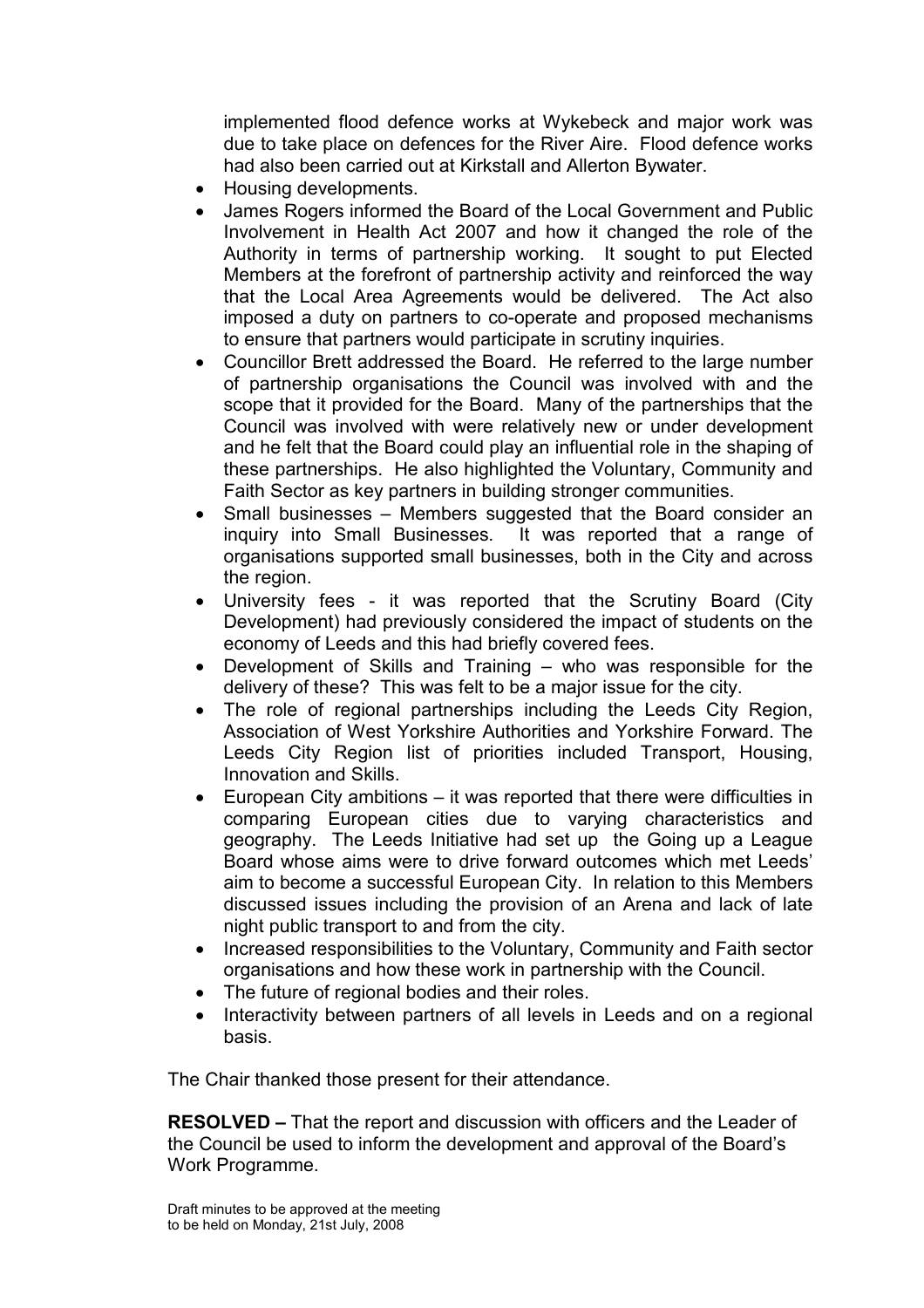## 4 Determine Work Programme

The Head of Scrutiny and Member Development submitted a report which contained information on determining the Board's Work Programme for the 2008/09 Municipal Year. Also attached to the report was information on Inquiry Selection Criteria.

Members discussed issues raised with officers and the Leader of the Council and made the following suggestions for inclusion to the Work Programme:

- Establish a working group to consider Small Businesses.
- To consider requesting a report from the Regional Housing Partnership<br>pending discussion with the Director of Environment and pending discussion with the Director of Environment and Neighbourhoods.
- Transport It was reported that the Chief Executive would be attending the next meeting when this issue could be discussed.
- To invite the Chief Executive and Chair of the Leeds Initiative's Narrowing the Gap Executive to a meeting with a view to presenting half yearly/quarterly reports to update the Board.
- To receive a report on the review of the Leeds Strategic Plan progress update.
- To establish a Skills Working Group.
- To draft terms of reference into an inquiry regarding the Role of the Voluntary, Community and Faith Sector.

# RESOLVED –

### RESOLVED –

1)That the issues raised be included in the Board's Work Programme for 2008/09.

2) That the Board establish a Small Business Working Group comprising Cllrs Atha, Bentley and Kendall to identify if an inquiry was appropriate and if so to draw up suitable terms of reference for consideration by the Board 3) That the Board establish a Skills Working Group comprising Cllrs Bentley,

Driver, and Yeadon to determine if an inquiry would be appropriate and draw up suitable terms of reference for consideration by the Board 4) That an inquiry be undertaken on the Voluntary and Community Faith

sector and that terms of reference be submitted to the Board's next meeting for consideration.

### 5 Date and Times of Future Meetings

# RESOLVED –

That the dates and times of meetings of the Scrutiny Board (City and Regional Partnerships) for the 2008/09 Municipal Year be held as follows:

Monday, 21 July 2008

Draft minutes to be approved at the meeting to be held on Monday, 21st July, 2008